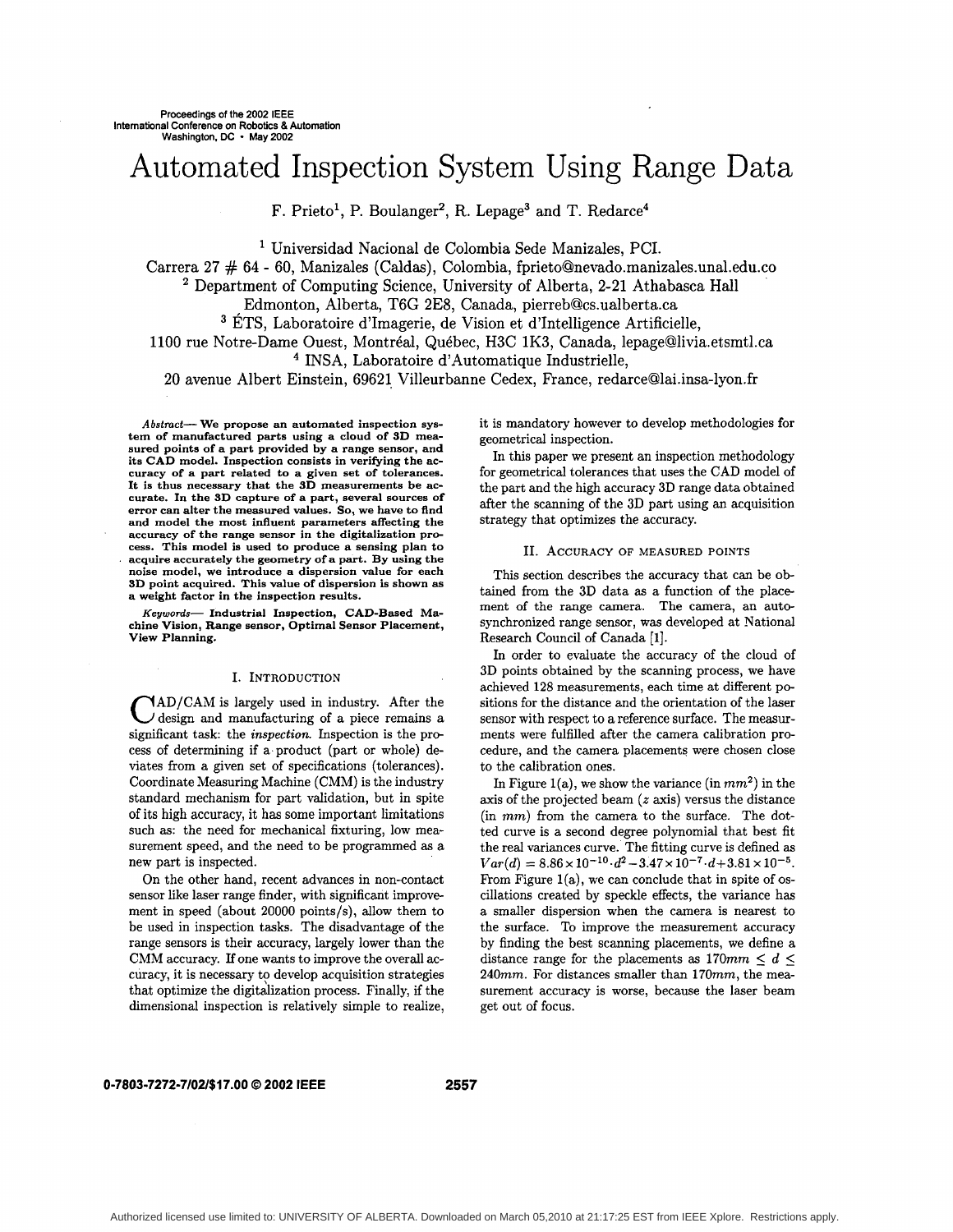



**(b) Variance in Z versus incident angle in the direction of the laser sweep.** 



**(c) Variance in Z versus incident angle in a perpendicular direction to the laser sweep.** 

**Fig. 1. Variance of the range sensor in the Z direction.** 

In Figure l(b), we show the variance (in *mm2)* in the laser propagation axis versus the incident angle (in degrees) the laser beam reaches the surface. The dotted curve is an exponential function  $Var(\alpha)$  =  $3.77 \times 10^{-6} \cdot e^{6.01 \times 10^{-2}}$  (a) that best fit the real curve of variances. The incident angle is measured in the same direction as the laser beam sweep. From Figure  $1(b)$ , we observe that the smaller dispersion value is produced for an incident angle near to zero degrees, or normal to the surface. For the definition of the best scanning placements, we set the laser beam sweep range as  $-35^{\circ} \le \alpha \le 35^{\circ}$ . The range starts at  $-35^{\circ}$ and not  $0^{\circ}$  because we have a symmetrical result when the angle  $\alpha$  increases in the opposite direction.

Another parameter which influences the value of the variance is the incident angle in a perpendicular direction from the laser beam sweep (angle  $(\beta)$ ). In Figure  $1(c)$ , we present the variance (in  $mm^2$ ) in the axis of the beam projection versus the incident angle  $\beta$  (in degrees). The dotted curve is an exponential function  $Var(\beta) = 5.47 \times 10^{-6} \cdot e^{4.15 \times 10^{-2} \cdot |\beta|}$ , the best fit of the real variance curve. Similarly as for the angle  $\alpha$ , we can conclude from Figure l(c) that the dispersion is smaller when the incident angle is near to zero, or

normal to the surface. For the definition of the best scanning placements, and looking at the behavior of the curve, we have set the laser beam sweep range as  $-15^{\circ} \leq \beta \leq 15^{\circ}$ .

These results confirm that we can improve the accuracy of the data acquisition process by following the previously defined criterions (normal direction, distance). So, in order to be able to achieve inspection tasks, we have implemented an acquisition planning strategy. The strategy improves the **3D** data accuracy by finding the optimal camera placement for digitizing the part, using the range for the parameters  $d$ ,  $\alpha$  and  $\beta$  computed in this section.

#### 111. **THE ACQUISITION** PLANNING **STRATEGY**

The main goal of this strategy is to improve the measurement accuracy of a part. Such a strategy consists in computing the set  $X$  of viewpoints  $x^i$  in order to obtain a complete and optimal **3D** image of the part. We define **an** optimal **3D** image as a **3D** cloud acquired by the scanning process in the best accuracy conditions. The resulting **3D** image can be used, for instance, in inspection task for verifying the specification of just **a**  few surfaces. The strategy is therefore to find the collection of viewpoints for each surface independently. If one wants to digitize the whole part, he just **has** to add the complete assemblies *X* of all the surfaces in the part. In most of the related works  $[2-4]$ , the acquisition strategy is optimized to have the minimum number of viewpoints to digitize the whole part. In our work **[5],** the placement strategy optimizes the accuracy of the acquired **3D** points and can be applied to a particular surface or to the whole part.

We define a viewpoint as a set of 7 parameters  $x^i = \{x, y, z, \phi, \theta, \psi, \gamma\}^i$ . Three position parameters  $(x,y,z)$  defining the spatial placement of the camera relative to the coordinate system of the part, three orientation parameters  $(\phi, \theta, \psi)$  defining the direction of the laser beam, and one parameter  $\gamma$  specifying the angle of the controlled sweep. The set  $X$  of viewpoints  $x^i$  is defined as  $X = \{x^1x^2...x^i...x^n\}$ , with *n* the minimum number of viewpoints necessary to digitize a simple surface or the whole part.

The system requirements are knowledge of the exact position and orientation of the part and of the **CAD**  model of the part in IGES format. In the **IGES CAD**  model, all the surfaces of the part are defined **as** parametric NURBS (Non-Uniform Rational B-Splines) surfaces. We use a registration process to determine the placement of the part, **as** implemented by Moron *[6],*  which relies on the work of Besl and McKay **[7].** This process registers an unordered cloud of **3D** points of the part with its **CAD** model. The **CAD** model is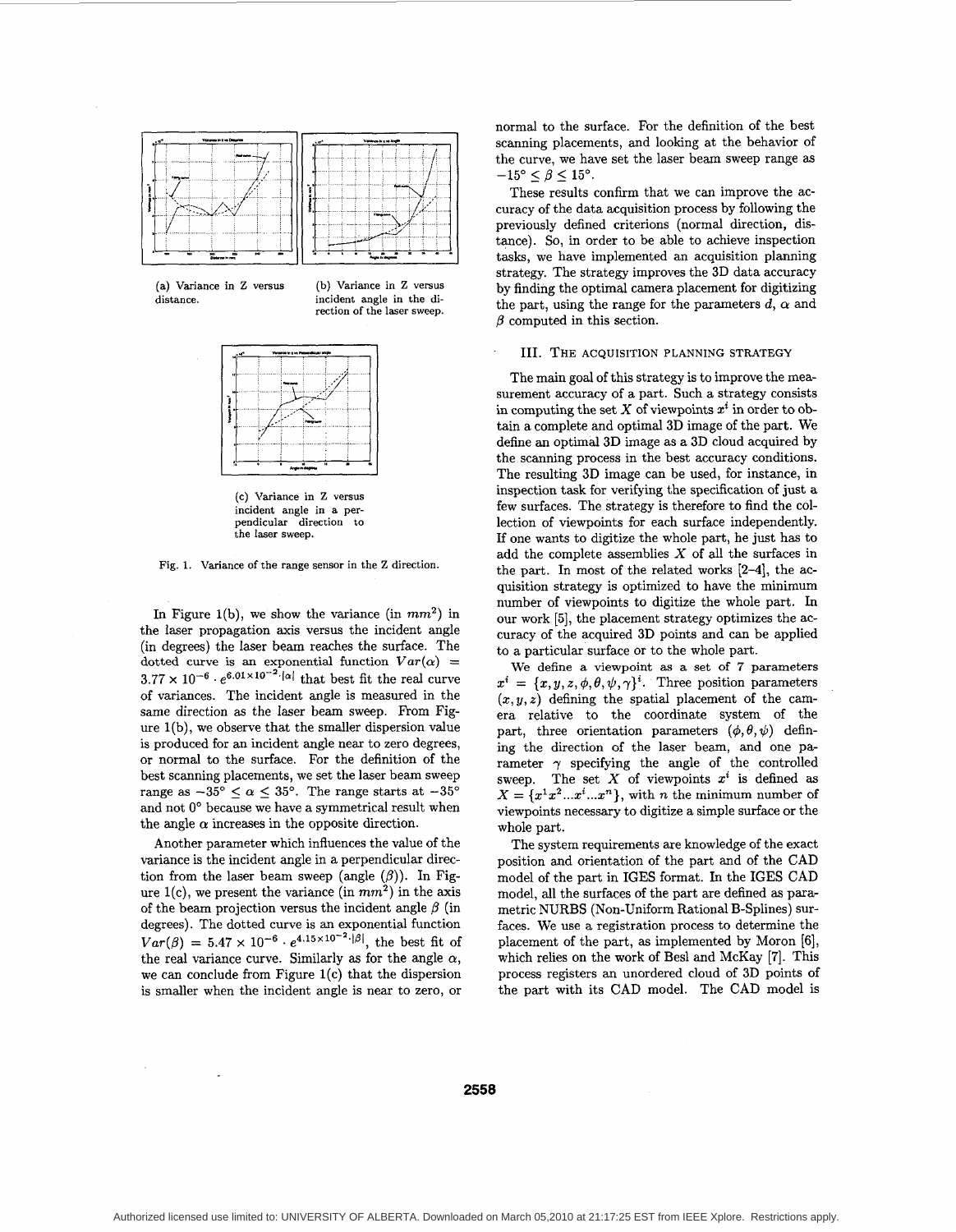used not only for the registration process, but also for the search of viewpoints and to resolve the occlusion problem.

We stated that the accuracy of a measured point using an auto-synchronized range sensor (previously calibrated) depends specifically on the scanning distance and on the incidence angle of the laser beam relative to the surface. The measured points are more accurate when the camera is located near the **part** and when the incidence angle of the laser ray is near to the normal direction of the surface. The strategy searches for viewpoints to digitize the part with the best conditions for accuracy.

The viewpoint issue of the strategy is that inspected surface can be reached by the mechanical support of the camera and is occlusion free. A surface is occluded for a specific viewpoint if any object intersects the laser beam before reaching the target surface. The system works with both simple and complex surfaces. The only geometric constraint imposed to the parts to be digitized is that they are completely contained within the workspace of the camera.

## *Sensor placement strategy results*

We show in Figure **2** some industrial parts that were digitalized with and without the use of the sensor placement strategy. In Figure **3,** we show the sensing strategies, issued from the acquisition planning strategy described in **[5],** for a complete digitalization of the parts. In the Figure **3,** the line represents the projection of the laser beam from the viewpoint, where the sensor is placed, to the projected viewpoint on the surface in the optical axis direction. After the registration process of the **3D** data with the **CAD** model of the part, the distance between each **3D** point and the nearest point on the CAD model is computed. Table I summarizes the average distance for each part. The average distance for standard digitalization is presented in the column *Stand Dig.* The column *Stmt Dig*  present the average distance for the digitalization by using the sensor placement strategy. The last column shows the improvement obtained when the strategy is used.

**TABLE** I **AVERAGE DISTANCE BETWEEN EACH 3D POINT AND THE NEAREST POINT ON THE** NURBS **SURFACE** 

| Part   | Stand Dig   | Strat Dig   | Improvement      |
|--------|-------------|-------------|------------------|
| Part 1 | $73\mu m$   | $48 \mu m$  | $25\mu m (34\%)$ |
| Part 2 | $153 \mu m$ | $100 \mu m$ | $53\mu m (35\%)$ |
| Part 3 | 99 $\mu m$  | $66\mu m$   | $33\mu m (33\%)$ |



**Fig. 2. Some industrial parts** 



**(a) Part 1** 



**(b) Part 2** 

**Fig. 3. Some sensing strategies** 

The smallest average distance is obtained for part **1**  followed by part **3,** all of the parts composed of flat surfaces. For these two parts we obtain **an** improvement of approximately **33%.** For the part **2** the improvement obtained is of  $35\%$  but the average distance is  $100 \mu m$ . it represents the largest distance. This result is due to the fact that this part is composed of curved surfaces, and thus the incidence angle of the laser beam is far away from the optimal one.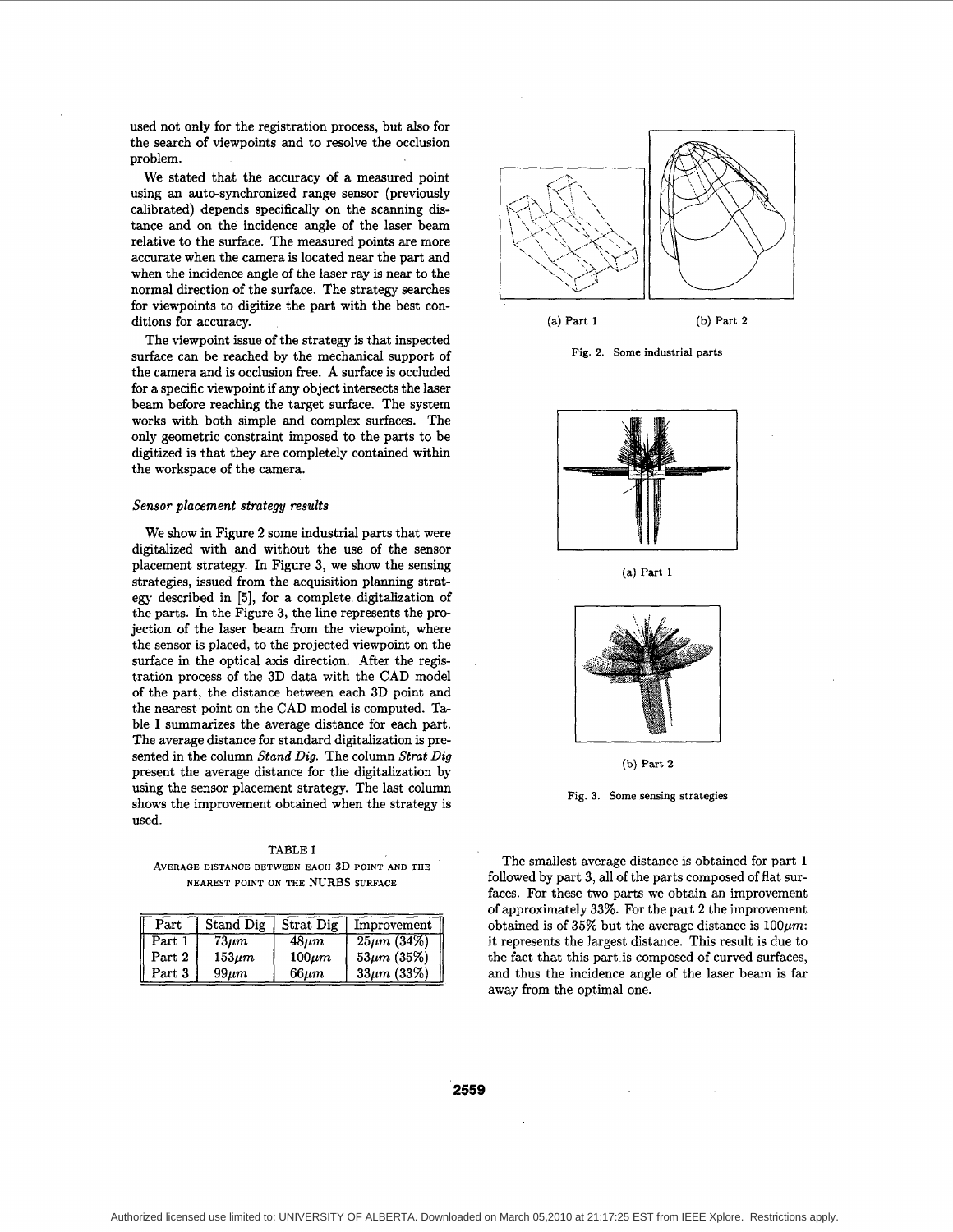# **IV.** TOLERANCE INSPECTION

<span id="page-3-0"></span>Manufacturing methods are unable to produce parts with perfect shape, size and form. Therefore, given a physical instance of a part, it is possible to measure dimensional or geometric properties, and determine if deviations are within range defined by the tolerance specification. Usually the inspection of a part using **3D** range data is done by comparing the **CAD** model with **3D** data after registration **[4,8].** In order to use only the **3D** points related to the tolerance specification (points on the reference surface and points on the inspected surface), the **3D** cloud is segmented after the registration process **[9].** 

### *A. The registration method*

The registration of two shapes is defined as finding the  $3D$  rigid transformation (rotation + translation) to be applied on one of the shape to bring it into one common Cartesian coordinate system with the other one. The registration process relies on the well-known work of Besl and McKay [7] who in **1992** developed a general-purpose representation method for the accurate and computationally efficient registration of **3D**  shapes, including free-form curves and surfaces. **Mo**ron [lo] implemented **an** algorithm for registration between an unordered cloud of **3D** points and a **CAD**  model. In the **CAD** model used, all the surfaces of the part are defined as a parametric NURBS (Non-Uniform Rational B-Splines) surfaces.

## *B. The segmentation method*

In the registration process, we superposed the **CAD**  model with the **3D** data of the part. But because we are interested in inspecting some specific surfaces, we need to segment the part into its different surfaces. The segmentation of the **3D** cloud is done by computing the distance between every **3D** point and all of the surfaces in the **CAD** model, and by comparing some local geometric properties between each **3D** point in the cloud and its closest point on the surface.

# *C. Geometrical tolerance*

The geometrical tolerance is the maximum range in which can vary the geometrical characteristics of form, orientation or position of an element. Figure **4** shows the tolerance specifications (in mm) for part **1.** 

## C.l Form tolerance

We check form tolerances of a surface by using only the **3D** points associated with this surface and obtained from the segmentation process. This subset of **3D** points is registered with the **CAD** model, and the perpendicular distance between each **3D** point and the NURBS surfaces is calculated. The distribution of



**Fig. 4. Tolerance specifications** 

these distances, a gaussian distribution, is used to define the zone of measured tolerance. Indeed, we adjust the average value of the distribution with the NURBS surface (of the **CAD** model). We place two parallel surfaces to the NURBS surface at a distance  $\pm 2\sigma$ , then the measured tolerance is equal to:  $t_m = 4\sigma$ .

For form tolerances, we say that surface is in conformity with the specification if the following relation is satisfied:  $t_m \leq t_s$ , where:  $t_m$  is the measured distance between the parallel plans and  $t_s$  is the specified tolerance.

## **C.2** Orientation tolerance

In order to verify the conformity of an orientation tolerance, we must use two subsets of points:  $S_i$  associated to the surface to be inspected and  $S_r$  associated to the reference surface. The subset  $S_r$  is registered with **CAD** model and the computed rigid transformation is also applied to  $S_i$ . The perpendicular distance between each 3D point of  $S_i$  and NURBS surface is computed. The distribution of these distances does not have a gaussian form, and thus two points are defined in order to evaluate the zone of measured tolerance. *(i)* The point  $p_1$  at a distance  $d_1$  from the NURBS surface such that 2.5% of the points in  $S_i$ have a distance  $d_i \leq d_1$ . *(ii)* The point  $p_2$  at a distance *d2* from the NURBS surface such that **2.5%** of the points in  $S_i$  have a distance  $d_i \geq d_2$ . The zone of measured tolerance is then defined **as** the range between two parallel planes with an orientation related to the reference surface and passing through the points *p1* and *p2.* For orientation tolerances, the inspected surface is in conformity with the specification  $t_s$  if the following relation is satisfied:  $t_m = |d_2 - d_1| \leq t_s$ .

## **C.3** Location tolerance

The location tolerances are controlled similarly to the tolerances of orientation. To ensure the conformity of the surface under inspection, the following relation must be satisfied:  $t_{1} \leq t_{1} \leq t_{2} \leq t_{2}$ , where:  $t_1$ , and  $t_2$ , are the distances from the surfaces which define the zone of tolerance specified to the reference, and  $t_{1_m}$  and  $t_{2_m}$  are the distances from the surfaces which define the zone of tolerance measured to the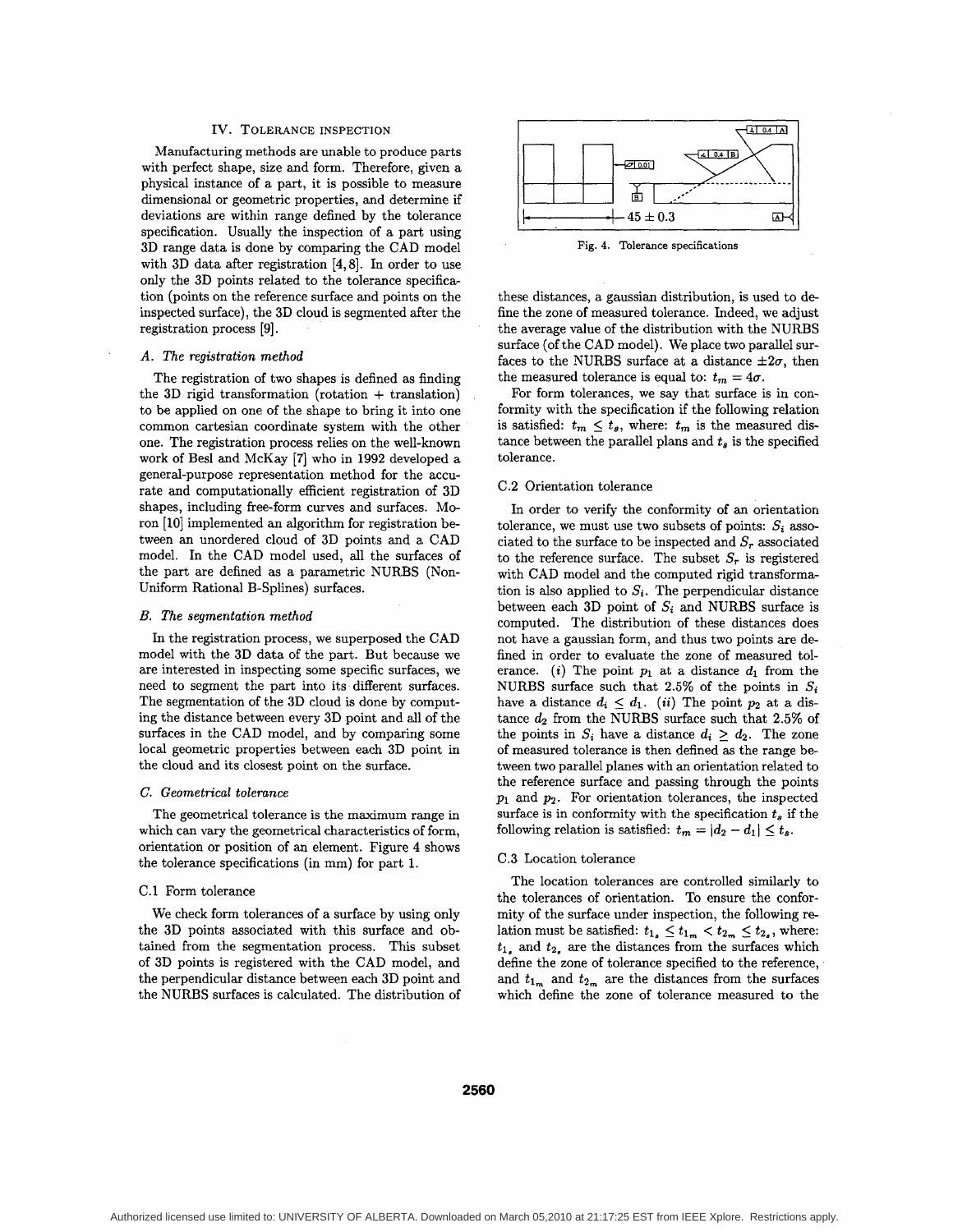#### real reference  $(S_r)$ .

#### *D.* Nondeterministic inspection

**A** real image is seldom free from noise, and thus leads to uncertainties in the attributes of the entities resulting from image processing. In the case of **3D** images, these entities are the subsets of **3D** points (after the segmentation process) and the **3D** points themselves. Uncertainty in the entities of the image leads to uncertainty in the inspection tasks. In this section we discuss the effect of this uncertainty in the results of the inspection. We suppose that the range data was obtained by using a strategy detailed in section 111.

#### **D.l** Noise model

We have exposed in section I1 the noise model of the digitalization system. Let  $\vec{r}_{ij}$  be the real value of the point  $(x_i, z_j)$  on surface, and let  $(\hat{x}_i, \hat{z}_j)$  be the acquired value of the point The model for a noisy point measured by the sensor is:  $(\hat{x}_i, \hat{z}_j) = (x_i, z_j) + b(x_i, z_j)$ .

The noise is described by a probability density function with a gaussian distribution of mean zero and variance  $\sigma$ , as follow:

$$
b(\vec{r}) = \frac{1}{(2\pi)^{3/2}\sqrt{|\Sigma|}} exp\left(-\frac{1}{2}(\vec{r} - \vec{s})^{\top} \Sigma^{-1}(\vec{r} - \vec{s})\right),
$$

where  $\vec{s}$  is a two-dimensional vector corresponding to the point on the NURBS surface nearest to  $\vec{r}$ , and  $\Sigma(\vec{r})$ is the covariance matrix for the point  $\vec{r}$ .

The properties of the noise function  $b(\vec{r})$  can be interpreted geometrically, assigning a constant probability to the intersection of the function  $b(\vec{r})$  with an horizontal plane. These intersections form a family of ellipses. When the center of the ellipse coincides with the origin of the reference frame, the form and the orientation are defined completely by  $\Sigma$ . Indeed, the length of the major and minor axes can be calculated easily as the square root of the eigenvalues of  $\Sigma$ . The length of the axes of the dispersion ellipse for the point *r'* can then be calculated by:

$$
L_{x(z)}(\vec{r})=\sqrt{\frac{1}{2}(\sigma_{xx(xz)}(\vec{r})+\sigma_{xz(zz)}(\vec{r})),}
$$

where  $L_x(\vec{r})$  is the length of the minor axis and  $L_z(\vec{r})$ is the length of the major axis, since for the point  $\bar{r}$ we know that  $\sigma_{zz}(\vec{r}) > \sigma_{xz}(\vec{r})$  (Section II).

# **D.2** Noise consideration in inspection results

The matrix of covariance  $\Sigma$  is a function of the digitalization parameters such as: the incident angle  $\alpha$ , the incident angle  $\beta$  and the distance  $d$  from the sensor to the surface.

The form of the variance at the point  $\vec{r}$  is an ellipse, the major axis showing the largest dispersion of the point  $\vec{r}$ . We compute the major axis using  $\sigma_{xz}(\vec{r}) =$   $\sigma_{xz}(\alpha)+\sigma_{xz}(\beta)+\sigma_{xz}(d)$  and  $\sigma_{zz}(\vec{r})=\sigma_{zz}(\alpha)+\sigma_{zz}(\beta)+$  $\sigma_{zz}(d)$  as computed in Section II.

Let  $L_z$   $_{min}$  be the minimum value of  $L_z$  obtained in optimal digitalization conditions, thus:  $\alpha = 0^{\circ}$ ,  $\beta = 0^{\circ}$ and  $d = 170$ mm. Let  $L_z$ ,  $_{max}$  be the maximum value of  $L_z$  obtained in extreme digitalization conditions, thus:  $|\alpha| = 35^{\circ}, |\beta| = 15^{\circ}$  and  $d = 240$ mm.

We define the mean value of dispersion of a **3D** cloud as:  $\bar{L}_z = \frac{1}{n} \sum_{i=1}^n L_z(\vec{r}_i)$ , with *n* the number of 3D points in the cloud.

Let  $t_s$  be a specified tolerance and  $t_m$  the measured deviation of a part under inspection. The deterministic inspection dictates that the part is in conformity with the specification if  $t_m \leq t_s$ . In nondeterministic inspection the result of the inspection must take into account the dispersion of the points used to carry out the tolerance control. We illustrate in Figure **5** the possible regions  $t_m$  can take in relation to  $t_s$ .

|           | $t_4 - L_2$ mas $t_4 - L_2$ min<br>$t_6 - L_2$ |  |  | $t_a + L_z$ min $t_a + L_z$ mas |  |
|-----------|------------------------------------------------|--|--|---------------------------------|--|
| Region: 1 |                                                |  |  |                                 |  |

**Fig. 5. Location of** *tm* **related to** *ts* 

The location of  $t_m$  related to  $t_s$  is used to quantify the result of the tolerance inspection by a qualitative value of reliability. In Table I1 we summarize the quantization of the inspection results according to the possible regions.

**T.4BLE I1** 

**QUANTIZATION OF THE NONDETERMINISTIC INSPECTION RESULT** 

| Region | Inspection result     | Reliability value    |
|--------|-----------------------|----------------------|
|        | Tolerance conform     | very highly reliable |
| 2      | Tolerance conform     | highly reliable      |
| 3      | Tolerance conform     | enough reliable      |
| 4      | Tolerance conform     | unreliable           |
| 5      | Tolerance not conform | unreliable           |
| 6      | Tolerance not conform | enough reliable      |
|        | Tolerance not conform | highly reliable      |
|        | Tolerance not conform | very highly reliable |

The quantizations enough reliable and unreliable indicates that the inspection system is not sufficiently accurate to control the specified tolerance. Therefore it would be necessary either to improve the precision of the 3D data (to reduce  $\bar{L}_z$  as much as possible), or to use another method of inspection.

### v. INSPECTION **RESULTS**

We intend to check the specified tolerances in Fig[ure](#page-3-0) **4** (so flatness, perpendicularity and angularity). In order to know the exact deviations of these tolerances,